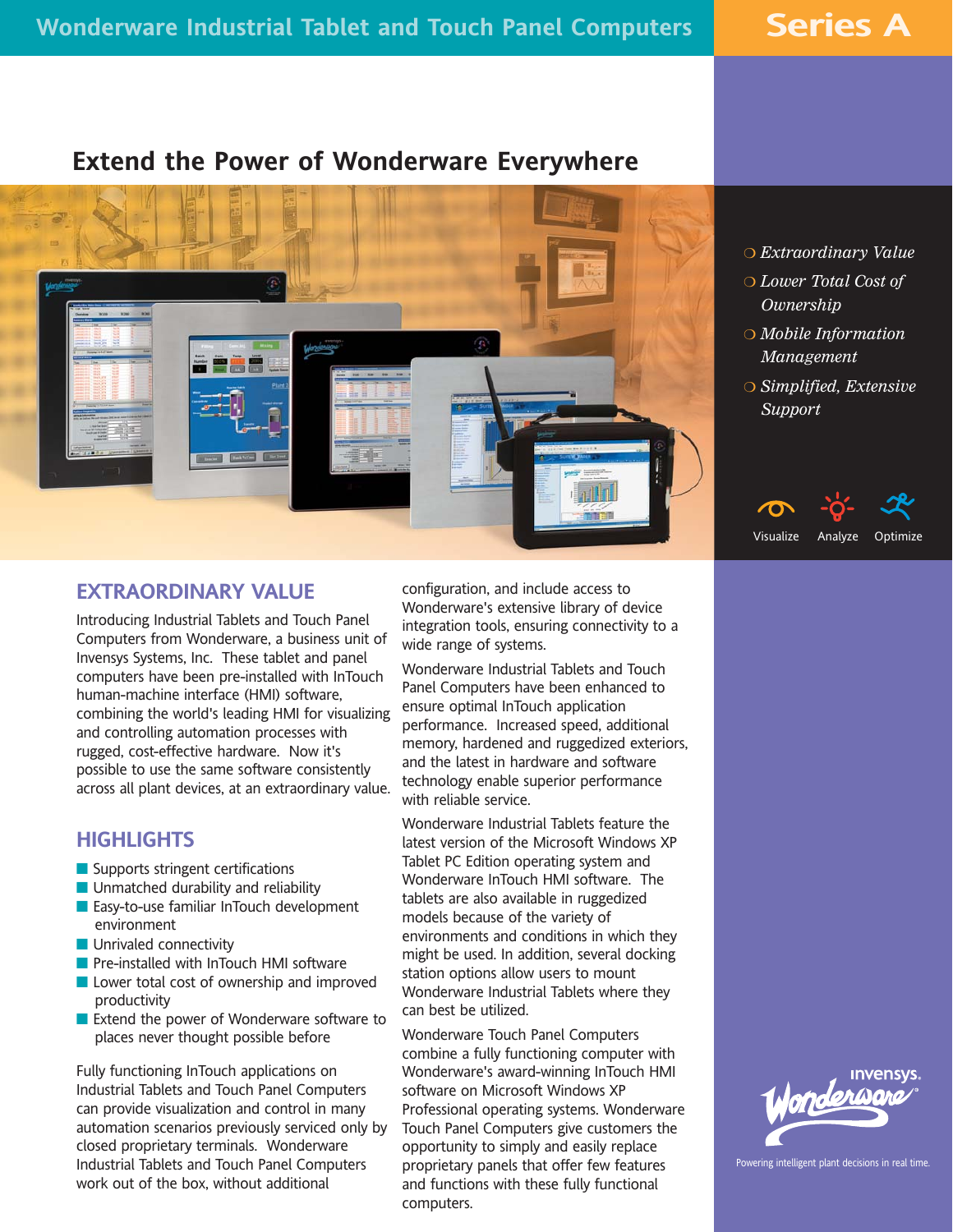#### **Lower Total Cost of Ownership**

It makes perfect business sense to expand the use of InTouch software everywhere throughout an organization by utilizing Wonderware's new Industrial Tablets and Touch Panel Computers. Engineers and operators already familiar with the InTouch HMI do not require further training and first-time customers will find the software exceptionally easy to use.

In addition, Wonderware Industrial Tablets and Touch Panel Computers can successfully access existing InTouch software applications without engineering modifications. The absence of re-engineering retains a company's initial engineering investment while enabling the company to standardize on one HMI platform throughout a plant. IT departments will also be able to reduce the amount of time they spend on software administration and management.

Wonderware's Industrial Tablets and Touch Panel Computers with InTouch software give the power and freedom of an open and fully functional PC-based HMI where once economics dictated closed, functionally weak, proprietary hardware platforms. Proprietary, stand-alone hardware terminals can now be replaced with networked PC-based HMI applications that fully participate in supervisory control and plant intelligence applications.

Wonderware Industrial Tablets and Touch Panel Computers reduce costs associated with:

- **Application Development**
- **Hardware**
- Software Integration
- **Operator Training**
- Software Administration and Management
- **Maintenance**

By standardizing on Wonderware throughout an organization, customers can improve production efficiency and decrease costs.

## **WONDERWARE INDUSTRIAL TABLETS**

### **Mobile Information Management**

The InTouch HMI software within Wonderware's Industrial Tablets facilitates mobile information management. Now, with the Wonderware Industrial Tablet, engineers and operators can rise from their operator stations and computer desks to perform activities throughout the plant, while maintaining supervisory control of plant processes.



*Wonderware Industrial Tablet*

Wonderware Industrial Tablets:

- **Empower Users**
- **Increase Productivity**
- Give Users Mobile Visualization and Control
- Save Time

Ideal situations for Tablet PC:

- **Facilitate Mobile Troubleshooting**
- **Exercy "Grab-and-Go" Situations**
- **Wireless Diagnostics and Maintenance**
- Start Up On-Site without Opening Cabinets or Connecting Cables
- Give Plant Employees the Freedom to Move about the Plant

Wonderware Industrial Tablets can be used in wide-ranging applications such as mobile data collection, plant troubleshooting and diagnostics, mobile HMI, and mobile communication stations. They are ideal for emergency situations in which plant employees have no time to worry about fragile laptops or connecting multiple cables and similar emergency "grab-and-go" situations. The uses for Wonderware Industrial Tablets are as varied as the industries that Wonderware serves. In addition, ruggedized tablets offer the assurance of quality and dependability in harsh industrial environments.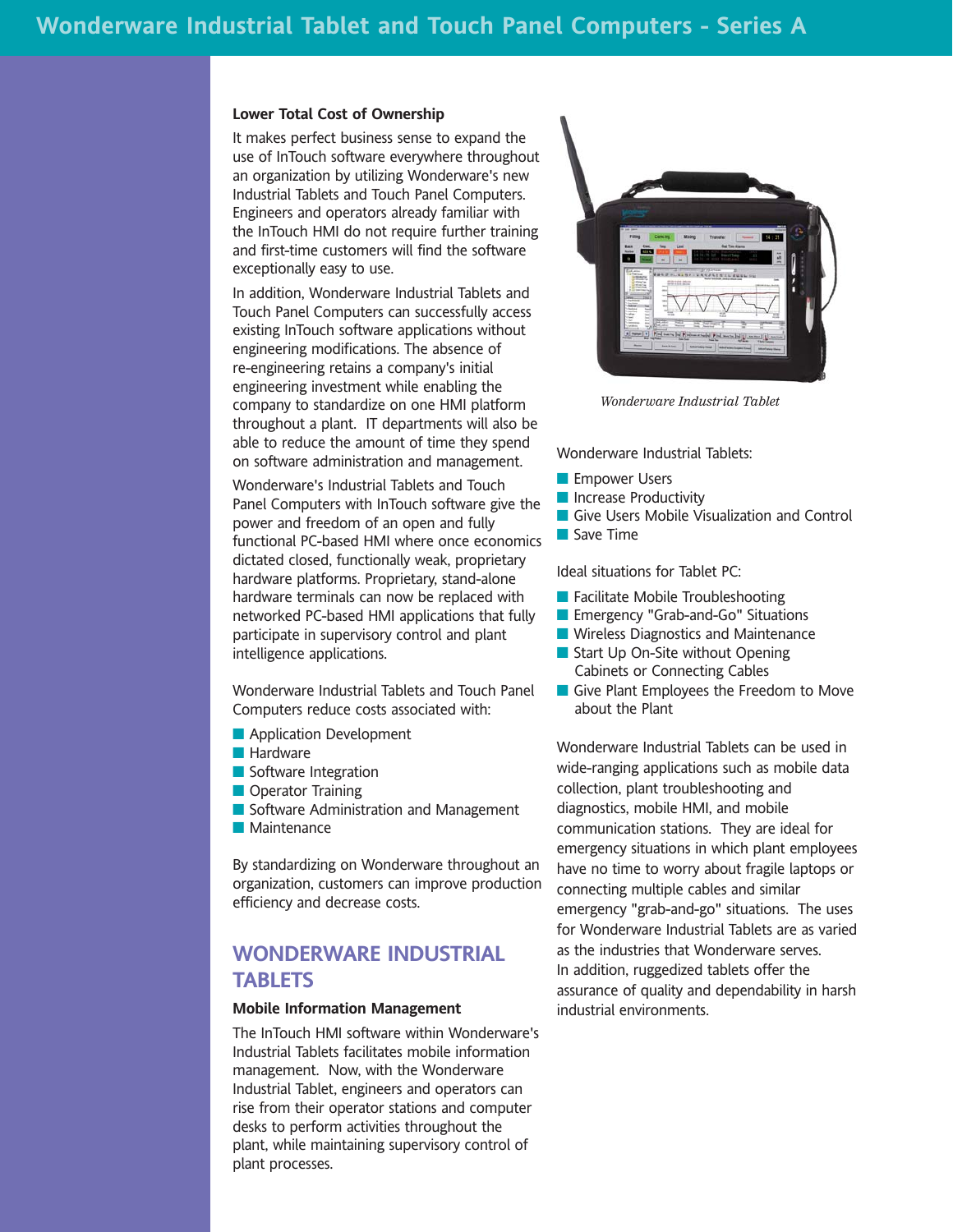### **Hardware Specifications**

- Rugged enough to handle shock, vibration, weather, dirt, humidity, liquid spills and damaging chemicals
- $\blacksquare$  Dual hot-swappable battery
- Drop-tested for rough and mobile applications
- Built according to MIL-STD 810F & IP67 ratings
- **Available in various docking station styles**
- 802.11 Wireless technology



*Industrial Tablet with Various Docking Stations*

The Wonderware Industrial Tablet is a lightweight, rugged tablet that has been designed and tested to MIL-STD-810F. It is fully sealed, water and dust-proof, and ideal for industrial environments.

It comes with a weatherproof carrying case and offers faster speeds, longer battery life and lower power requirements than standard tablets available on the market today. It also utilizes advanced display technology, which allows users to optimize the display for outdoor or indoor use.

The Wonderware Industrial Tablet is ideally suited for the toughest applications and the most extreme environments. Durable and reliable, the Industrial Tablet pre-integrated with Wonderware's industry-leading InTouch HMI software is an unbeatable combination.

### **Tablet PC Features**

- Digital Inking feature integrated with InTouch software
- Digital Pen enables handwritten annotation
- **Wireless communication for monitoring** and control

Wonderware's InTouch software has been enhanced to help customers leverage new Tablet PC features such as Inking and Annotation.

Inking enables customers to write values into data links in their own handwriting. The InTouch application recognizes numbers and/or text in multiple languages and inputs them into the data field. This inking feature can save users

a tremendous amount of time, especially when the Tablet PC is being used as a mobile data collection station.



*Inking Integrated with InTouch Software*

#### **Annotation**

Annotation enables users to mark up a graphical display with pens and highlighters. After capturing and annotating a graphical screen, the user can instantly e-mail, print or save the screen capture to facilitate troubleshooting and explanations of the production process. With this feature, operators and engineers can mark up HMI displays directly, allowing them to quickly and precisely communicate areas of concern or interest and promptly resolve production inefficiencies.



*Example: Annotation Feature of Tablet PC*

#### **Wireless Access**

Wonderware Industrial Tablets come standard with wireless access capabilities, allowing users to communicate directly with control systems while maintaining mobility. The Industrial Tablets support wireless access through VPN, to ensure tight security in all communications and operations.

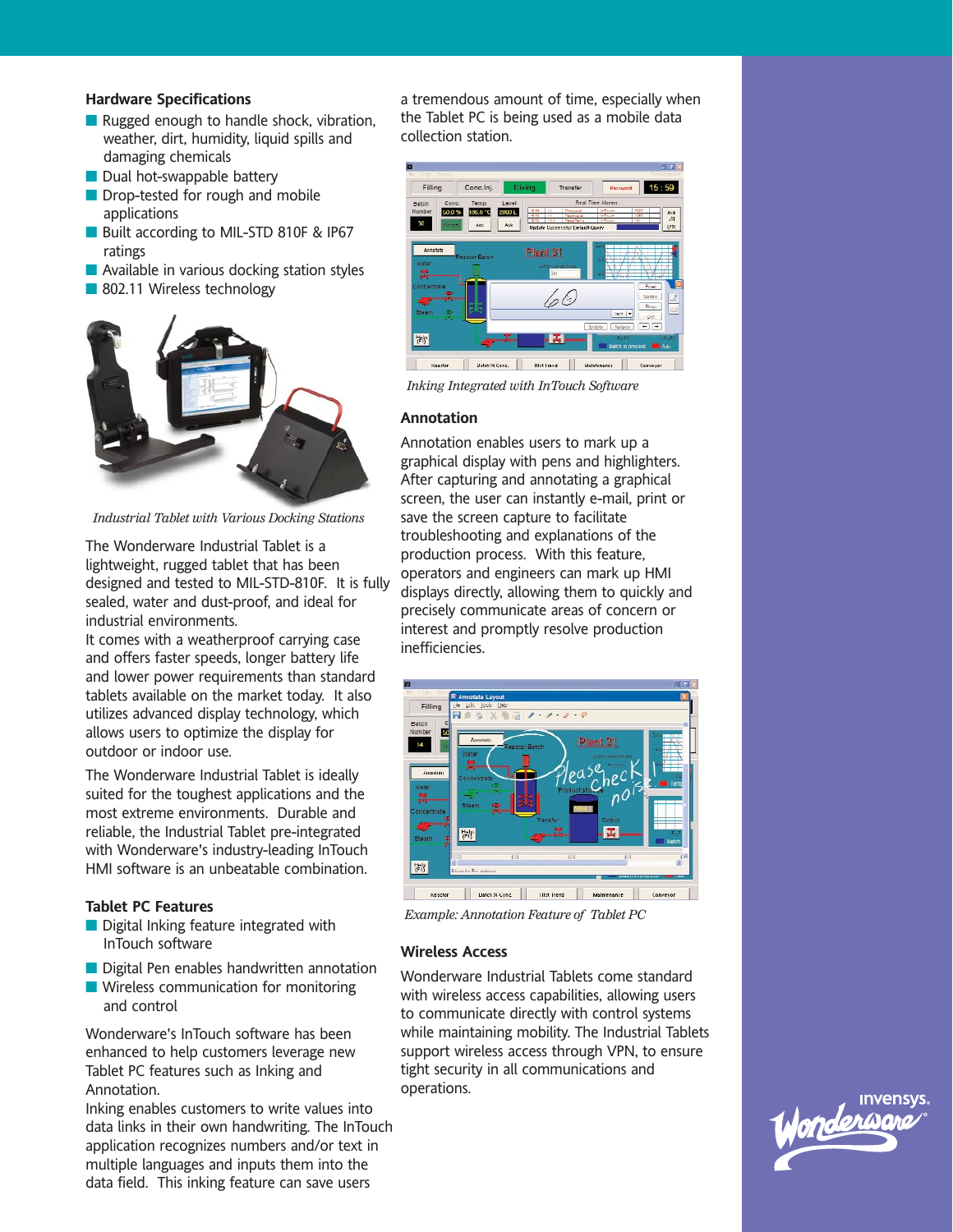# **Wonderware Industrial Tablet and Touch Panel Computers - Series A**



# **WONDERWARE TOUCH PANEL COMPUTERS**

Wonderware Touch Panel Computers preinstalled with InTouch software give users the freedom and power to use a PC-based InTouch HMI in applications where economics previously dictated that they use closed, proprietary terminals.

Wonderware Touch Panel Computers are:

- **Powerful**
- **Cost-Effective**
- **Easy to Use**
- **Versatile and Flexible**

Hardware Specifications

- **Modular Interchangeable Displays with** Quick Change Mechanism
- XP Professional operating systems
- On board circuit for system diagnostic monitoring
- Stainless steel or Aluminum bezels



*Ports and Drives*

The Wonderware Touch Panel Computer has passed a plethora of worldwide certification tests. These computers are designed for harsh industrial environments, yet retain an open, modular structure for flexibility and versatility. Touch Panel Computers are available with a stainless steel or aluminum bezel.

To optimize performance, Wonderware Touch Panel Computers have been enhanced with up to 8 times more memory and 2-4 times more processing speed than comparable proprietary units on the market today. The Wonderware Touch Panel Computer features a brilliant screen, excellent performance and outstanding flexibility. Plus, the seperate Display Bezel and PC Box design enables easy maintenance by allowing a quick connect and disconnect of the display from the computer.

Wonderware Touch Panel Computers go beyond what many users expect from an industrial PC. Each Touch Panel Computer includes an onboard circuit card to monitor circuit voltages and temperature.



*Detachable Display for Easy Replacement*

The InTouch software integrates with the Touch Panel Computer's system diagnostics, which monitor the system's reliability, set alarms, and can schedule preventive maintenance. In addition to the onboard system diagnostics, the computer's strong and rugged housing is designed to maximize effectiveness against electromagnetic interference.

#### **Applications**

Original Equipment Manufacturers (OEMs) will find that the powerful Wonderware Touch Panel Computers offer their customers more features and functions than closed, proprietary terminals at a comparable price. The easy-to-use InTouch development environment means that OEMs will be able to quickly create applications for machine control and will have extensive troubleshooting tools to aid them in design, testing and startup scenarios.

Wonderware Touch Panel Computers also empower industrial personnel who already use InTouch software to banish the headaches and frustration associated with trying to integrate disparate machine-control and supervisory systems - because both systems can now run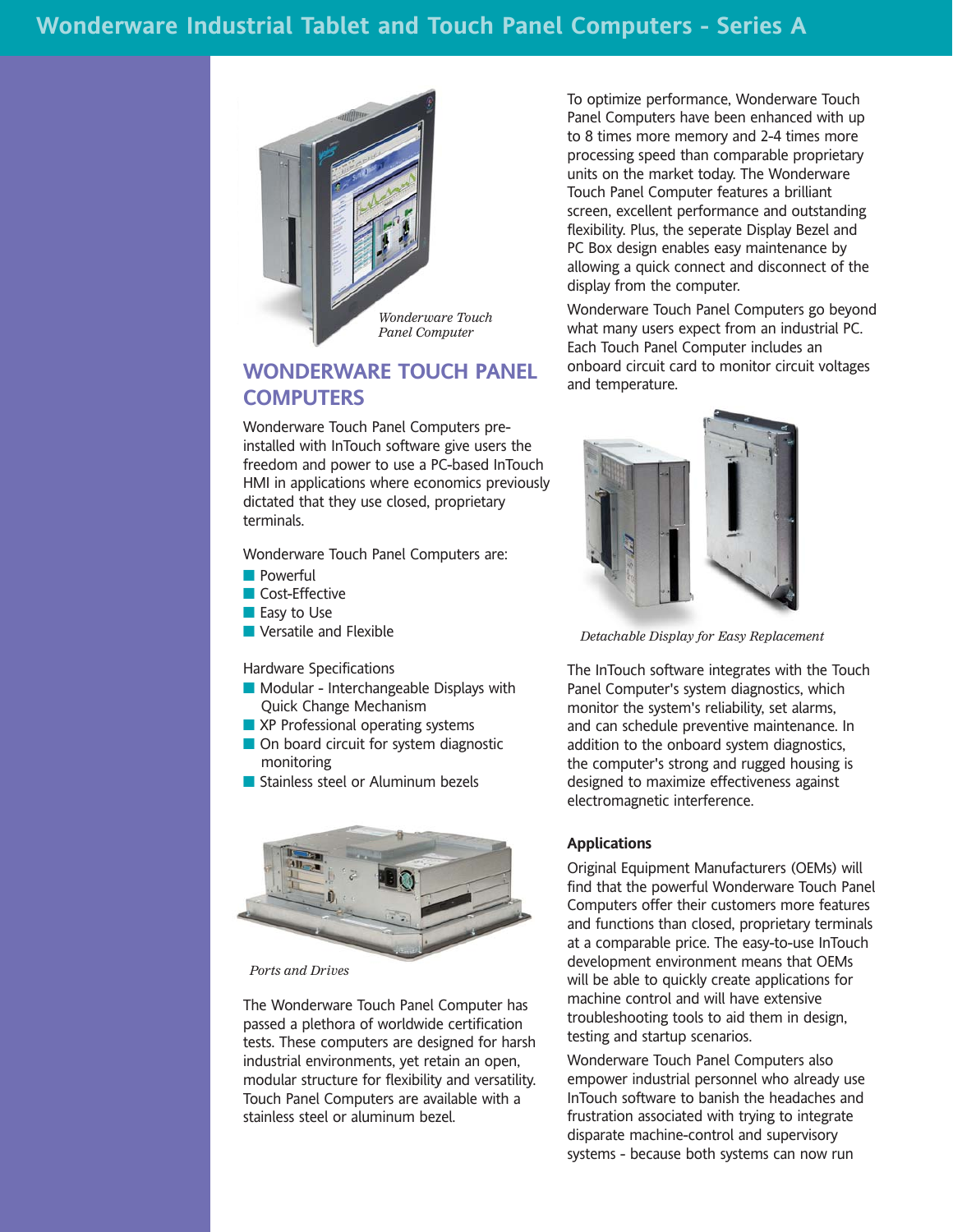the same software. Replacing an existing equipment control system with a Wonderware Touch Panel Computer eliminates the need for training on different types of HMI software, software administration and management tools.

### **ArchestrA Ready**

Wonderware Touch Panel Computers include the hardware capabilities to support an existing ArchestrA software architecture. In this case, the data within the Touch Panel Computer can seamlessly plug into applications that have been created with Invensys' ArchestrA technology. Invensys' ArchestrA industrial automation and information software architecture was designed from the outset to extend the life of legacy systems by leveraging the latest software technologies. Offerings built upon this architecture empower decision-makers to achieve their business objectives without abandoning prior investments in automation systems, production processes or intellectual property.

# **ONE DEVELOPMENT ENVIRONMENT**

Wonderware Industrial Tablets and Touch Panel Computers feature a comprehensive, featurerich InTouch application environment. This means that powerful applications based on InTouch software can be standardized and distributed throughout a facility, from operator control to supervisory control. One common InTouch development environment can be used to create applications that run on stand-alone and distributed operator stations, tablet computers and touch panel computers. Using one development environment can save engineers and operators valuable time and money because there is only one software system to learn and maintain, and the resulting applications can be used everywhere.

### **SIMPLIFIED ORDERING**

Because Wonderware pre-installs the InTouch software onto the hardware platform, it is extremely easy to order Wonderware Industrial Tablets and Touch Panel Computers. Every Wonderware system has been thoroughly tested for compatibility and performance prior to shipment, including appropriate hard disk sizes, memory requirements and operating systems. In fact, Wonderware has reduced the ordering process to a single part number. The systems are designed to work out of the box, saving valuable configuration and deployment time.

### **WORLDWIDE SUPPORT**

As Wonderware products, support for Industrial Tablets and Touch Panel Computers is offered through the award-winning Wonderware technical support organization. Both the hardware and software are supported by one organization.

As the world-leading HMI, InTouch software is used in more than 300,000 customer sites across the globe. Wonderware has offices throughout the world and thus offers local support on a global scale.

In every industry, InTouch software helps customers improve their processes and productivity, reduce engineering costs, increase production efficiency and lower their total cost of ownership.

By standardizing on one software vendor, costs are also minimized, while support is maximized. Throughout the world, technical support is available 24 hours a day, 7 days a week, 365 days a year.

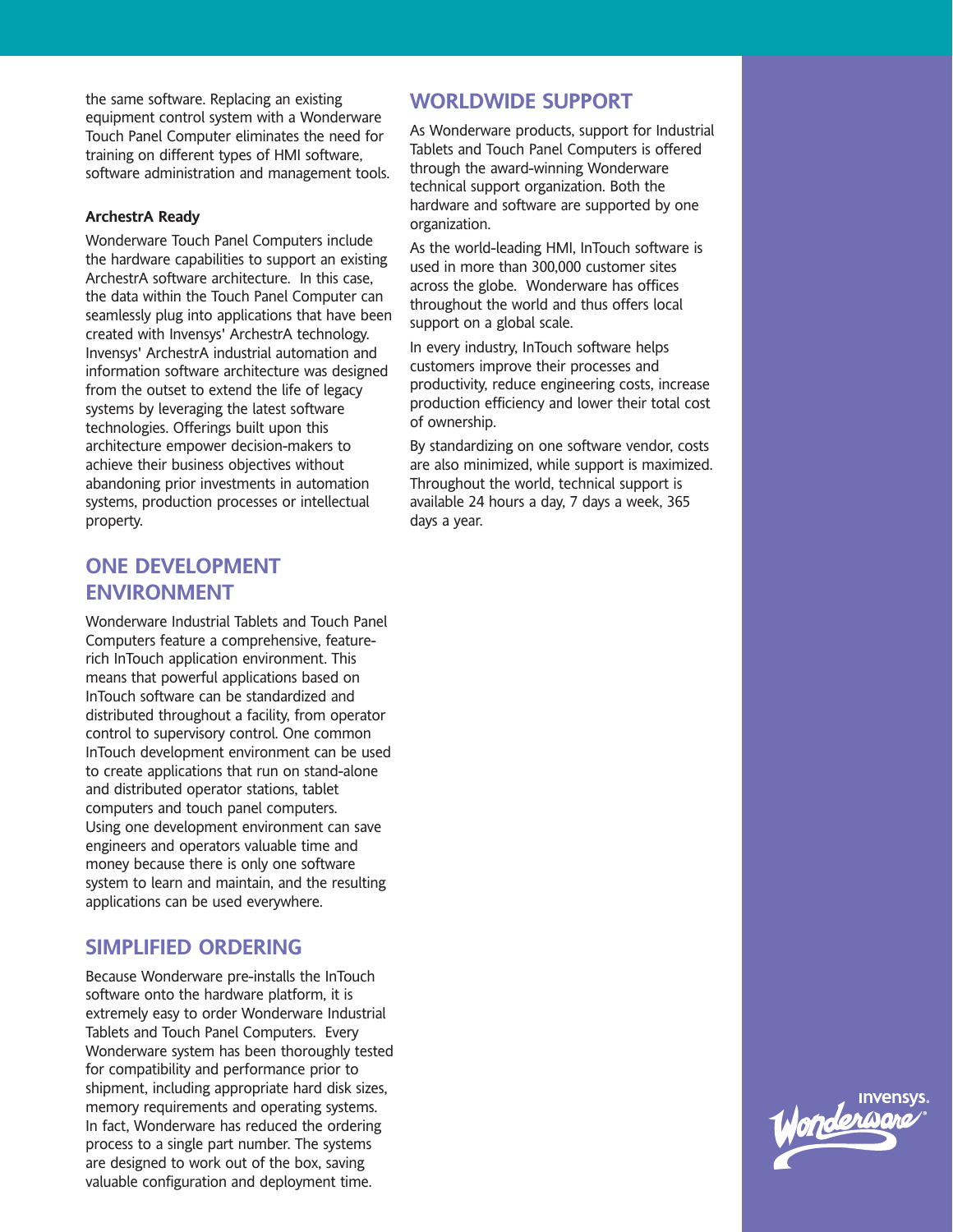### **WONDERWARE TOUCH PANEL COMPUTERS**

|                                                       |                                                                                                                                                    |                                                  |                                                                                                               | Ha <sub>n</sub>                                                                                                               |                                                    |                            |  |  |  |  |
|-------------------------------------------------------|----------------------------------------------------------------------------------------------------------------------------------------------------|--------------------------------------------------|---------------------------------------------------------------------------------------------------------------|-------------------------------------------------------------------------------------------------------------------------------|----------------------------------------------------|----------------------------|--|--|--|--|
| <b>Display</b>                                        | Touch PanelPC 10.4" and 12.1"                                                                                                                      |                                                  |                                                                                                               | Touch PanelPC 15" and 17"                                                                                                     |                                                    |                            |  |  |  |  |
| Type                                                  | TFT LCD 32-Bit Color Display, 16,777,216 colors,<br>Resistive Touch Screen, 64M video RAM, IAS Bootstrap,<br>MSDE and My-T-Touch onscreen keyboard |                                                  |                                                                                                               | TFT LCD 24-Bit Color Display, 16,777,216 colors,<br>Resistive Touch Screen, 4M video RAM                                      |                                                    |                            |  |  |  |  |
| Size/Resolution                                       | Diagonal Size: 10.4-inch SVGA (Resolution: 800 x 600)<br>Diagonal Size: 12.1-inch SVGA (Resolution: 800 x 600)                                     |                                                  | Diagonal Size: 15-inch XVGA (Resolution: 1024 x 768)<br>Diagonal Size: 17-inch SXGA (Resolution: 1280 x 1024) |                                                                                                                               |                                                    |                            |  |  |  |  |
| <b>Bezel Options</b>                                  | Black Aluminum (Al) or Stainless Steel (SS)                                                                                                        |                                                  | Black Aluminum (Al) or Stainless Steel (SS)                                                                   |                                                                                                                               |                                                    |                            |  |  |  |  |
| <b>PC Data</b>                                        |                                                                                                                                                    |                                                  |                                                                                                               |                                                                                                                               |                                                    |                            |  |  |  |  |
| <b>Pre-Installed Software</b>                         | Wonderware InTouch HMI software, 2000 (1000 RT for<br>Operator Interface Computers) with I/O and DAServers                                         |                                                  | with I/O and Daservers                                                                                        | Wonderware InTouch HMI software, 2000 tag RT                                                                                  |                                                    |                            |  |  |  |  |
| <b>Operating System</b>                               | Microsoft Windows XP Professional or XP Embedded                                                                                                   | Microsoft Windows XP Professional or XP Embedded |                                                                                                               |                                                                                                                               |                                                    |                            |  |  |  |  |
| <b>Processor</b>                                      | Celeron M 600 Mhz                                                                                                                                  |                                                  | Intel Tualatin, 1.26GHz                                                                                       |                                                                                                                               |                                                    |                            |  |  |  |  |
| <b>Memory</b>                                         | 512 MB, upgradeable to 1GB                                                                                                                         |                                                  | 512 MB                                                                                                        |                                                                                                                               |                                                    |                            |  |  |  |  |
| <b>Compact Flash</b>                                  | 1 GB (On XP Embedded units)                                                                                                                        |                                                  | 1 GB (on XP Embedded units)                                                                                   |                                                                                                                               |                                                    |                            |  |  |  |  |
| <b>Hard Disk Drive</b>                                | 20 GB                                                                                                                                              |                                                  | 20GB                                                                                                          |                                                                                                                               |                                                    |                            |  |  |  |  |
| <b>Network</b>                                        | 2 Ethernet (10/100T)                                                                                                                               |                                                  | 2 Ethernet (10/100T)                                                                                          |                                                                                                                               |                                                    |                            |  |  |  |  |
| <b>External Interfaces</b>                            | 2 USB, 2 Com (RS232),<br>1 Com (RS422/485), 1 LPT1, 2 PS2<br>1 USB on front (Aluminum bezel only)                                                  |                                                  |                                                                                                               | 2 USB, 1 PS-2 with Keyboard/Mouse Connector,<br>1 Com (RS233/422/485), 1 LPT1, CD ROM<br>1 USB on front (Aluminum bezel only) |                                                    |                            |  |  |  |  |
| <b>Expansion Slots</b>                                | 2 x 32-Bit PCI slot (half-size, 1 used by HDD)                                                                                                     |                                                  | 2 x 32-Bit PCI (half-size)                                                                                    |                                                                                                                               |                                                    |                            |  |  |  |  |
| <b>System Diagnostics</b>                             | Onboard Diagnostics Monitor: CPU and<br>temperature. LED indicator on rear panel: 1x Power<br>LED, 1 x HDD activity LED                            |                                                  | LED, 1 x HDD activity LED                                                                                     | Onboard Diagnostics Monitor: Fan, CPU, and                                                                                    | temperature. LED indicator on rear panel: 1x Power |                            |  |  |  |  |
| <b>Overall Dimensions</b><br>(WxHxD)                  | 10.4": 348 x 217 x151.4 (mm)<br>$12.1"$ : 380 x 312 x 156.6 (mm)                                                                                   |                                                  | 15": 449.4 x 354 x 159 (mm)<br>17": 461 x 399 x 165 (mm)                                                      |                                                                                                                               |                                                    |                            |  |  |  |  |
| Weight (approx.)                                      | 10.4" SS:<br>10.4" Al:<br>12" SS:<br>19lbs (8.62kg) 15lbs (6.8kg) 22lbs (9.98kg) 17lbs (7.71kg)                                                    | 12" Al:                                          | 15" SS:                                                                                                       | 15" Al:<br>34lbs (15.42kg) 28lbs (10.89kg)                                                                                    | 17" SS:<br>37lbs (16.78kg)                         | 17" Al:<br>31lbs (14.06kg) |  |  |  |  |
| <b>Electrical</b>                                     |                                                                                                                                                    |                                                  |                                                                                                               |                                                                                                                               |                                                    |                            |  |  |  |  |
| <b>Rated Input Voltage</b>                            | AC: 100-240 VAC, 50-60Hz, w/ external power supply<br>DC: 24VDC (+20 to +28 VDC max)                                                               |                                                  | AC: 100-240 VAC, 50-60Hz                                                                                      | DC: 24VDC (+20 to +28 VDC max)                                                                                                |                                                    |                            |  |  |  |  |
| <b>Environmental</b>                                  |                                                                                                                                                    |                                                  |                                                                                                               |                                                                                                                               |                                                    |                            |  |  |  |  |
| <b>Thermal Management</b>                             | Fanless, passive cooling                                                                                                                           |                                                  | Dual Segmented Chassis<br>1x power supply fan<br>1x CPU fan                                                   | 1x variable speed, long-life chassis fan                                                                                      |                                                    |                            |  |  |  |  |
| <b>Operating Temperature</b> 0 to +50°C (32 to 122°F) |                                                                                                                                                    |                                                  | 0 to +50°C (32 to 122°F)                                                                                      |                                                                                                                               |                                                    |                            |  |  |  |  |
| <b>Operating Humidity</b>                             | 5-95% @ 50 $\degree$ C (122 $\degree$ F), non condensing                                                                                           |                                                  |                                                                                                               | 5-95% @ 50 $\degree$ C (122 $\degree$ F), non condensing                                                                      |                                                    |                            |  |  |  |  |
| <b>Operating Shock</b>                                | 5G, 11 ms duration, half-sinus                                                                                                                     |                                                  | 5 G, 11 ms duration, half-sinus                                                                               |                                                                                                                               |                                                    |                            |  |  |  |  |
| <b>Operating Vibration</b>                            | 10-58 Hz; 0.0375 mm                                                                                                                                |                                                  | 10-58 Hz: 0.0375 mm                                                                                           |                                                                                                                               |                                                    |                            |  |  |  |  |
| <b>Protection Class</b>                               | 58-500 Hz; 0.5 G<br>UL429/IP65 (Front side)                                                                                                        |                                                  | 58-500 Hz; 0.5 G<br>UL429/IP65 (Front Side)                                                                   |                                                                                                                               |                                                    |                            |  |  |  |  |
| <b>Certifications</b>                                 |                                                                                                                                                    |                                                  |                                                                                                               |                                                                                                                               |                                                    |                            |  |  |  |  |
| <b>Safety Standards</b>                               |                                                                                                                                                    |                                                  |                                                                                                               |                                                                                                                               |                                                    |                            |  |  |  |  |
| <b>EUROPE</b>                                         | CE                                                                                                                                                 |                                                  | CE                                                                                                            |                                                                                                                               |                                                    |                            |  |  |  |  |
| U.S.A/Canada<br><b>EMC Standards</b>                  | UL/CUL                                                                                                                                             |                                                  | UL/CUL                                                                                                        |                                                                                                                               |                                                    |                            |  |  |  |  |
| <b>EUROPE</b>                                         | 89/336/EEC                                                                                                                                         |                                                  | 89/336/EEC                                                                                                    |                                                                                                                               |                                                    |                            |  |  |  |  |
| U.S.A./ Canada                                        | FCC 47 CFR Part 15, Class A                                                                                                                        |                                                  | FCC 47 CFR Part 15, Class A                                                                                   |                                                                                                                               |                                                    |                            |  |  |  |  |
| Other                                                 |                                                                                                                                                    |                                                  |                                                                                                               |                                                                                                                               |                                                    |                            |  |  |  |  |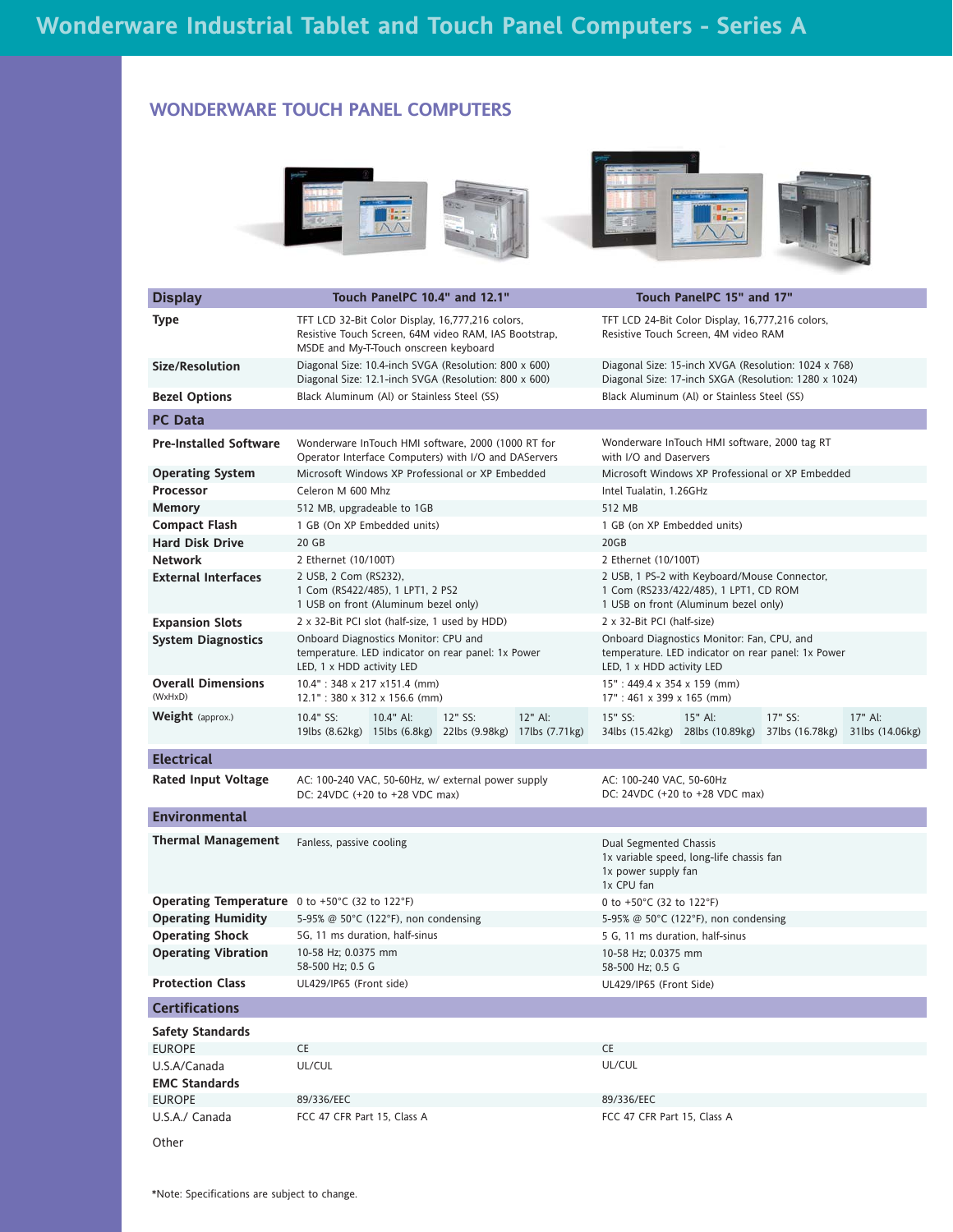### **WONDERWARE INDUSTRIAL TABLETS**



| <b>Display</b>                       | <b>Industrial Tablets</b>                                                                                                                                    |
|--------------------------------------|--------------------------------------------------------------------------------------------------------------------------------------------------------------|
| <b>Type</b>                          | Active Matrix Display; Transmissive (indoor), All-Vis (indoor/outdoor), Hi-Vis (high resolution)                                                             |
| Size/Resolution                      | 10.4-inch 800 x 600 SVGA active matrix color display, 800x600 or 1024x768                                                                                    |
| <b>Bezel Options</b>                 | <b>Black Aluminum Only</b>                                                                                                                                   |
| <b>PC</b> Data                       |                                                                                                                                                              |
| <b>Pre-Installed Software</b>        | 3000-tag Wonderware InTouch HMI software, Version 9.x                                                                                                        |
| <b>Operating System</b>              | Microsoft Windows XP Tablet PC Edition                                                                                                                       |
| <b>Processor</b>                     | 933 MHz Mobile Intel Pentium III Processor-M with Enhanced Intel Speedstep technology                                                                        |
| <b>Memory</b>                        | N/A                                                                                                                                                          |
| <b>Hard Disk Drive</b>               | 20 GB shock-mounted rotating hard disk                                                                                                                       |
| <b>Network</b>                       | 802.11 a/b/g Wireless Ethernet                                                                                                                               |
| <b>External Interfaces</b>           | 1 PCMCIA (type III), 1 USB, Docking Station                                                                                                                  |
| <b>Expansion Slots</b>               | Via Docking Station: Up to 3 serial ports (2 partial), 1 USB, 1 EPP parallel port, 1 SVGA video,<br>1 AC power connection, 1 keyboard, PS/2                  |
| <b>System Diagnostics</b>            | Battery status LEDs, HDD activity LED, External Power LED                                                                                                    |
| <b>Overall Dimensions</b><br>(WxHxD) | 270 x 210 x 40 (mm)                                                                                                                                          |
| <b>Electrical</b>                    |                                                                                                                                                              |
| <b>Rated Input Voltage</b>           | Universal AC adapter: 110V-250V, 50-60 Hz<br>Memory-free "smart" Li-Ion battery technology<br>Hot-swappable batteries provide 40 nominal Watt hours of power |
| <b>Environmental</b>                 |                                                                                                                                                              |
| <b>Thermal Management</b>            | Fanless, passive cooling                                                                                                                                     |
| <b>Operating Temperature</b>         | Operating temperature: $0^{\circ}$ C to $60^{\circ}$ C (32°F to 140°F); (MIL-STD-810F, Method 501.4 & 502.4, Procedure II)                                   |
| <b>Operating Humidity</b>            | 0 to 95% non-condensing humidity (MIL-STD-810F, Method 507.4)                                                                                                |
| <b>Operating Shock</b>               | MIL-STD-810F, Method 516.5, Procedure IV, Transit Drop Test, 4 ft.                                                                                           |
| <b>Operating Vibration</b>           | MIL-STD-810F, Method 514.5, Procedure I, Category 4 (Truck) & 24                                                                                             |
| <b>Protection Class</b>              | Rain (IEC529, IP67)<br>Dust (IEC529, IP67)                                                                                                                   |
| <b>Certifications</b>                |                                                                                                                                                              |
| <b>Safety Standards</b>              |                                                                                                                                                              |
| <b>EUROPE</b>                        | CE                                                                                                                                                           |
| U.S.A/Canada                         | UL/cUL                                                                                                                                                       |
| <b>Standards</b>                     |                                                                                                                                                              |
| <b>EUROPE</b>                        | EMC Directive 89/336/EEC                                                                                                                                     |
| U.S.A./ Canada                       | FCC Part 15 Class B, Canada ICES-003 Class B                                                                                                                 |
| Other                                | Japan VCCI, CISPR22 Class B; Australia/New Zealand ACA, AS/NZS 3548                                                                                          |
|                                      |                                                                                                                                                              |

\*Note: Specifications are subject to change.